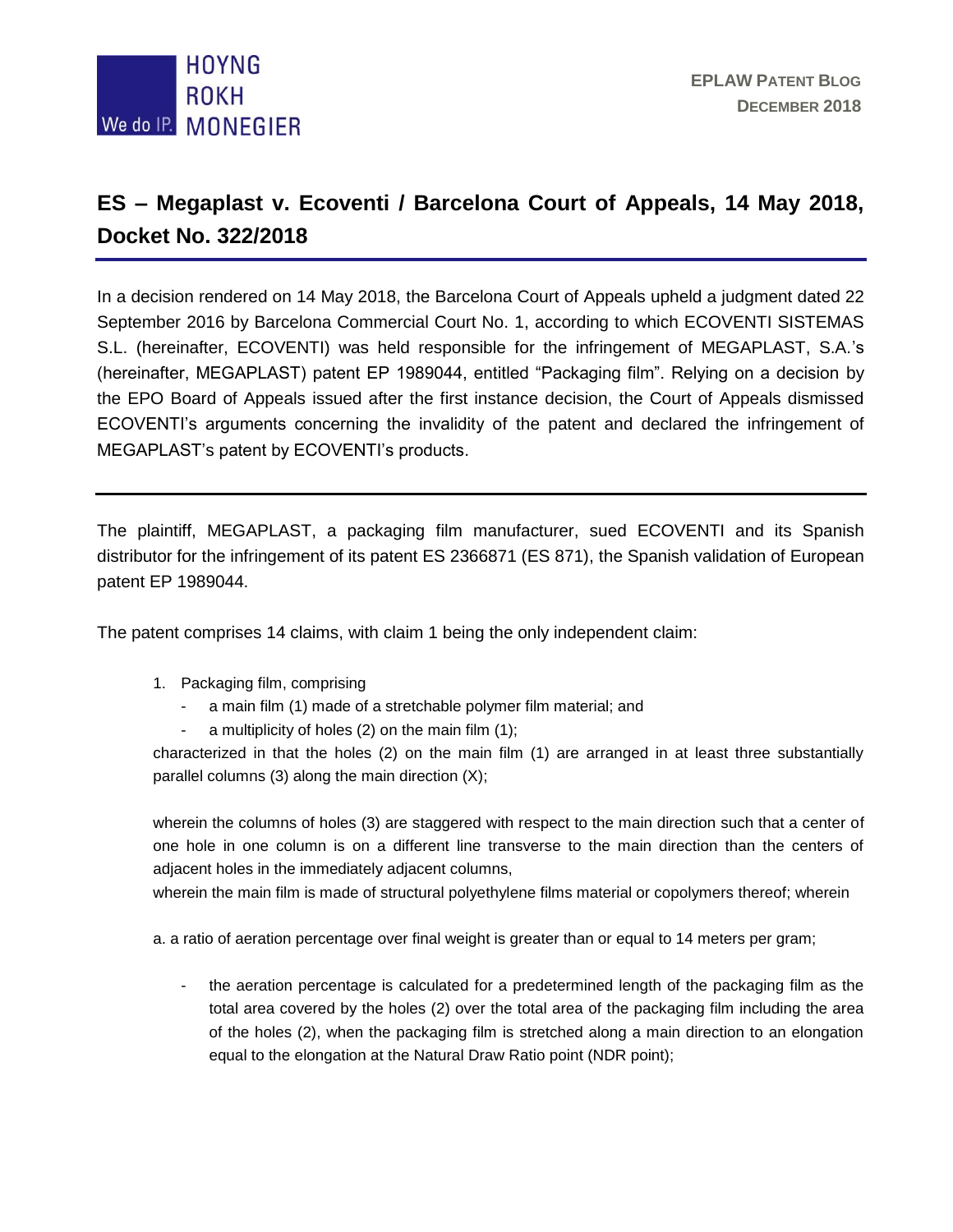- the final weight is the weight of the packaging film per said film meter measured in grams per meter, when the packaging film is stretched along a main direction at an elongation equal to the elongation at the Natural Draw Ratio point (NDR point);

b. the width of the packaging film is reducible by less than 15 % between a condition before any stretching of the packaging film and a condition when the packaging film is stretched along a main direction at an elongation equal to the elongation at the Natural Draw Ratio point (NDR point);

c. a ratio of an absolute value of the difference of a holding force of the packaging film minus a predetermined target holding force divided by the target holding force is less than or equal to 5 %, wherein the holding force of the packaging film is determined as the tensile force at the Natural Draw Ratio point (NDR point);

d. a ratio of an elongation at break of the packaging film measured along a transverse direction to the main direction over the elongation at the Natural Draw Ratio point (NDR point) is greater than or equal to 50 %.

MEGAPLAST exploits this patent through a range of packaging products called Air-O-Film® Stretch.

MEGAPLAST filed a complaint for infringement against ECOVENTI asking the first instance court to declare that "Ecoven Plus" and "Ecoven Plus Reinforced" packaging films fell within the scope of protection of claim 1 of patent ES 871. In reply, ECOVENTI filed an invalidity counterclaim. However, in a judgment dated 22 September 2016, Barcelona Commercial Court No. 1 dismissed ECOVENTI's invalidity counterclaim and found that ECOVENTI's packaging film products infringed MEGAPLAST's patent ES 871. As a result, compensation for  $\epsilon$  858,526.25 was ordered, according to figures determined by a court-appointed expert. Faced with this first instance judgment, ECOVENTI filed an appeal against the rulings on patent infringement and validity, which MEGAPLAST opposed.

Firstly, concerning the invalidity of patent ES 871, the Court had to examine two nullity grounds raised by the defendant ECOVENTI: lack of clarity of the claims and insufficiency of the description.

On the lack of clarity, the Court of Appeals indicated that was not really a nullity ground as provided for by Law. Against this, ECOVENTI argued that the lack of clarity was an invalidity ground provided for in section b) of Article 112 of the Spanish Patent Act and in Article 138 of the European Patent Convention (EPC). However, in that sense, the Court made clear that patent invalidity grounds are defined by Spanish Law in a *numerus clausus* list, to which the Judge cannot add new requirements. It was explained that the national Judge cannot analyze the requirements concerning the granting of a patent to verify if a patent meets the patentability requirements. Thus, the Court dismissed the appeal for alleged lack of clarity of patent ES 871.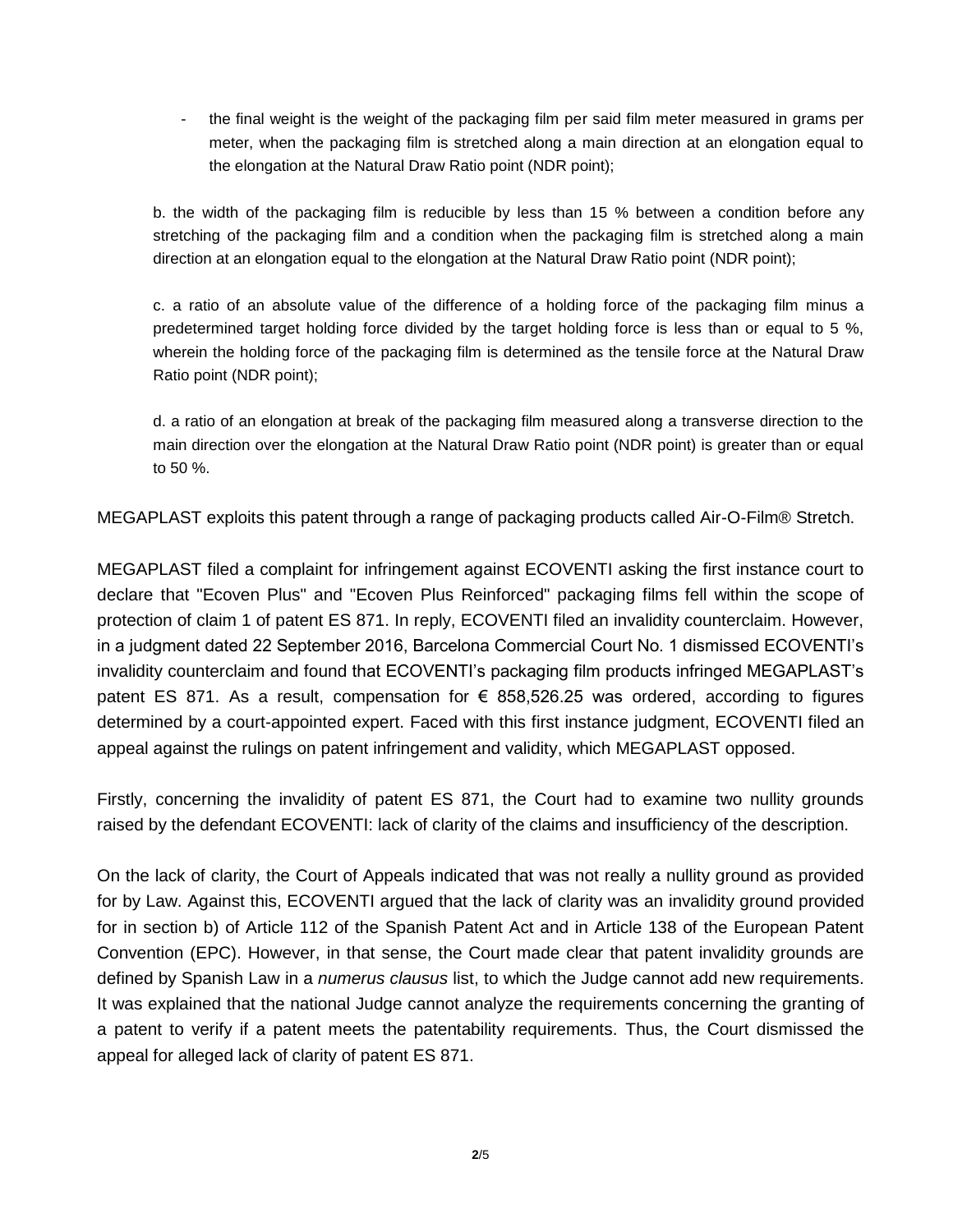On the other hand, concerning the insufficiency of the description, it must be noted that the defendant ECOVENTI argued at the first instance proceedings the existence of a case pending before the EPO Board of Appeals, as a result of an appeal filed by ECOVENTI itself against the Opposition Division decision which declared the validity of the patent at stake. Proceedings before the EPO were resolved by a decision dated January 12, 2017, issued by the EPO Board of Appeals, which concluded that the patent was sufficiently descriptive and was not invalid due to lack of inventive step. The Barcelona Court of Appeals upheld the conclusions reached by the EPO Board of Appeals, pointing out that that decision did nothing more than substantiate the reasonings reached by the first instance court, thus confirming the validity of patent ES 871.

As regards the infringement of MEGAPLAST's patent ES 871, the issue was to determine whether or not the defendant's products "Ecoven Plus" and "Ecoven Plus Reinforced" fell within the scope of protection of claim 1 of patent ES 871. To that end, both MEGAPLAST and ECOVENTI submitted expert reports at the first instance proceedings. A non-infringement expert report filed by ECOVENTI alleged that ECOVENTI's products reproduced all the features of claim 1 of patent ES 871, except:

- feature b: *the width of the packaging film is reducible by less than 15 % between a condition before any stretching of the packaging film and a condition when the packaging film is stretched along a main direction at an elongation equal to the elongation at the Natural Draw Ratio point (NDR point)*, and
- feature c: *a ratio of an absolute value of the difference of a holding force of the packaging film minus a predetermined target holding force divided by the target holding force is less than or equal to 5 %, wherein the holding force of the packaging film is determined as the tensile force at the Natural Draw Ratio point (NDR point)*.

With regard to feature b, the defendant claimed that the width of ECOVENTI's packaging films was not reducible by less than 15 %. To support this statement, it relied on its non-infringement expert report which concluded that ECOVENTI's packaging films had figures greater than 15% reduction of the packaging film's width, so ECOVENTI's product would be excluded from the scope of protection of claim 1. However, these figures differed from those obtained by MEGAPLAST, whose expert report stated that the parameters defined in feature b of claim 1 were fulfilled in the defendant's packaging films.

Thus, the main issue was to determine who used the most appropriate procedure, according to the patent, to measure the parameter specified in feature b of claim 1. ECOVENTI considered that the correct step was to take the measurement in an intermediate zone of the machine in which the packaging film is produced, that is, between the exit of the roller and the beginning of the load.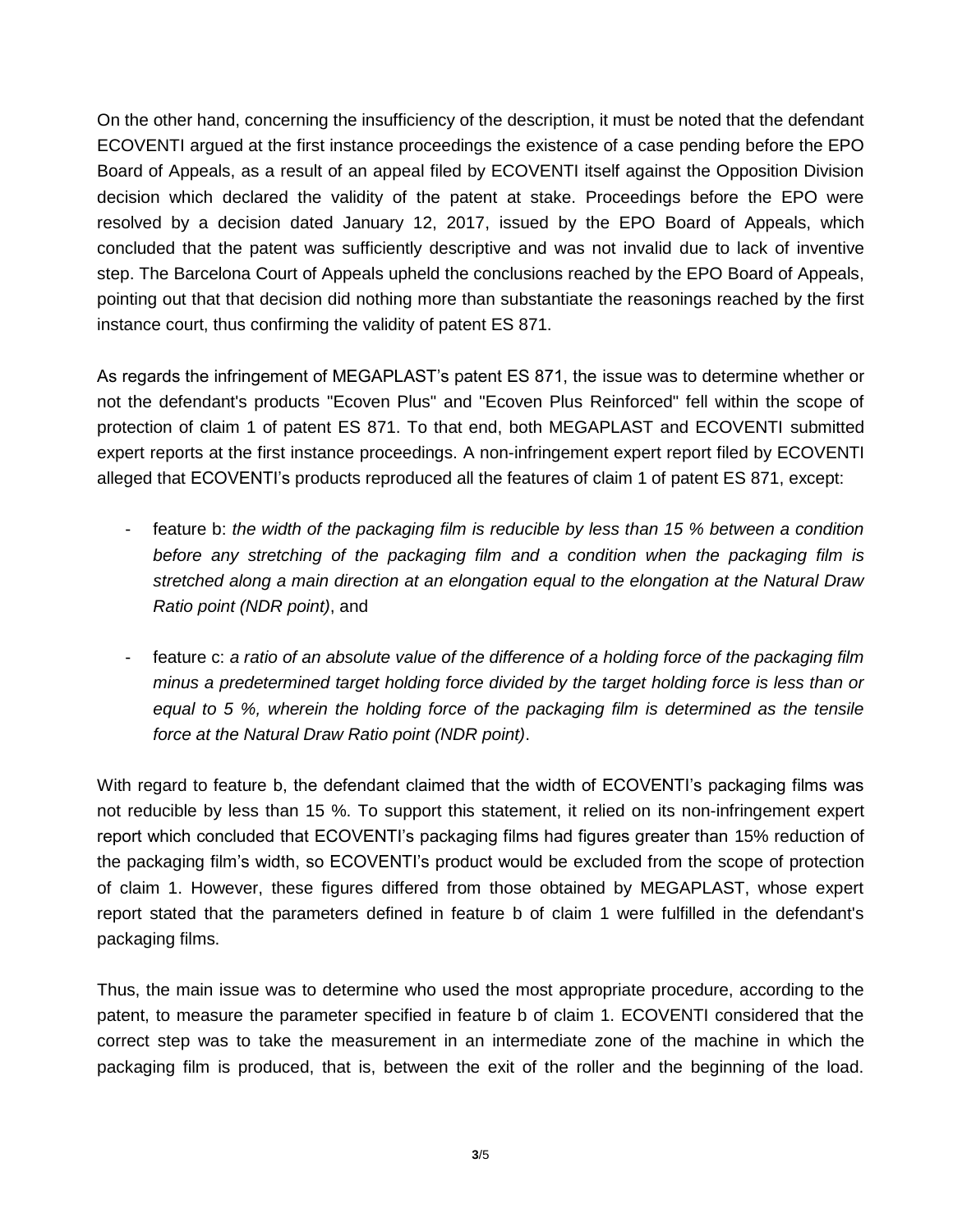Conversely, MEGAPLAST argued that it should be done just at the exit of the second roller where the film has already been stretched.

The Court considered that MEGAPLAST's approach was the more appropriate one according to the patent. This view was later confirmed by the EPO Board of Appeals, which had to decide on the tests carried out by the parties when analyzing the sufficiency of the description requirement. The EPO concluded that this feature b, and more particularly the width of the stretched film, should be measured at the Natural Draw Ratio point (NDR) that occurs at the exit of the second drawing roll where the film is stretched under the NDR conditions and has experienced the width reduction that corresponds to the applied stretch. Therefore, the EPO's decision upheld the conclusions reached by the first instance court. Consequently, the Court of Appeals confirmed this point and declared that ECOVENTI's products do set out a parameter as protected by feature b of claim 1 of patent ES 871.

As for feature C, ECOVENTI claimed that it was a non-measurable parameter since it would depend on the use given to the packaging films by each client. However, the Court rejected this argument, stating that claim 1 of ES 871 was a product claim and not a use claim, so it was not possible to affirm that the value of the "difference of a holding force" depends on the use. On the other hand, the Court explained that the calculation of this parameter is possible, as shown by MEGAPLAST in its expert report, where the relevant calculations are carried out. Those calculations showed that the defendant's packaging films complied with the parameters of feature c of claim 1. In addition, the EPO Board of Appeals' decision, when dealing with the ground of insufficiency of the description, indicated that although the value of the "difference of a holding force" was not specifically set out in claim 1, this did not mean that it was not clear. Besides, the patent description included examples of the holding force that should be applied according to the width of the film (page 4, par. 0031), that can be used by an expert to calculate the value in each case, which is exactly, as pointed out by the Court of Appeals, what MEGAPLAST's experts had done.

Therefore, the Court of Appeals upheld the first instance judgment as to the existence of patent infringement.

Finally, concerning compensation for damages, the Court decided –according to the calculations made by a court-appointed expert– that ECOVENTI must pay an amount of  $\epsilon$  858,526.25 to MEGAPLAST. In its complaint, MEGAPLAST asked the Court to calculate the compensation based on the income that MEGAPLAST failed to obtain due to the existence of infringing products, or (whichever amount was higher) on the basis of the hypothetical royalties that ECOVENTI should have paid to MEGAPLAST to use its patent rights. However, the court-appointed expert showed that, given the impossibility of calculating MEGAPLAST's lost profits (as he/she did not have enough data to do so because the defendant ECOVENTI failed to provided sufficient accounting documents, and also due to the numerous documents provided by MEGAPLAST, which were written in a foreign